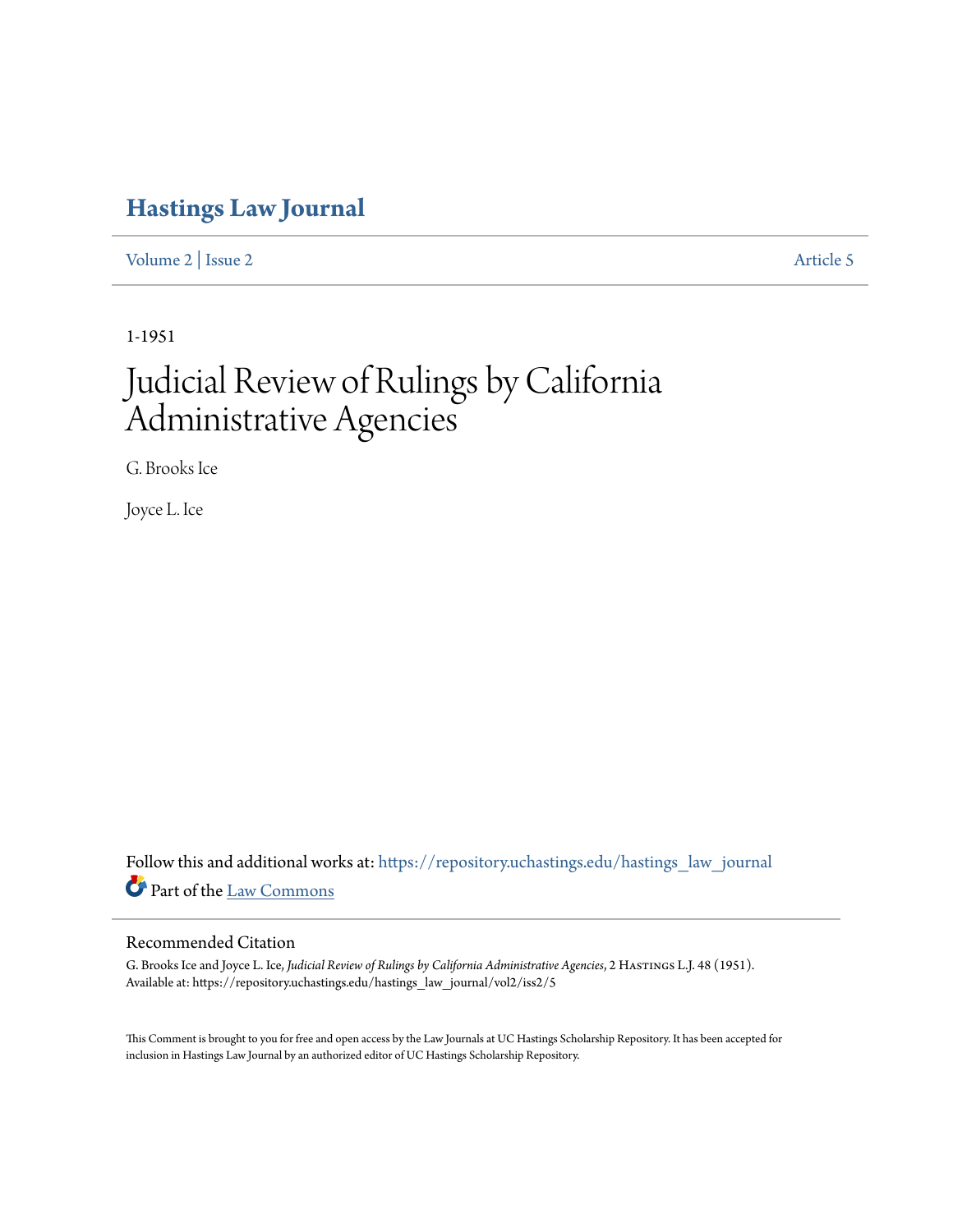## **JUDICIAL REVIEW OF RULINGS BY CALIFORNIA ADMINISTRATIVE AGENCIES**

*By G.* BROOKS ICE **AND JOYCE L.** ICE

In the absence of statutory provision for review, direct review is obtained through<br>the prerogative writs of certiorari, mandamus, prohibition or injunction.<br>In the absence of statute, such judicial review of state agencie

in scope. As stated by the Kansas Supreme Court:

"State courts of general jurisdiction have no appellate jurisdiction over official acts act fraudulently. Their official acts cannot be challenged in court except where the legislature has made some special provision for judicial review."

Where there is such legislation, the scope of review under the writs is similar to that at common law, the statutes usually merely authorizing in bare terms the use of the writs, leaving the availability or scope for the courts to decide. Such provisions are usually construed as a restatement of the common law.

As stated in *State v. Jensen:I*

"In reviewing the determinations of administrative boards, such as the optometry board, this court will inquire no further than to determine whether the board kept within its jurisdiction, whether it proceeded upon a prope action was arbitrary or oppressive, and whether the evidence affords a reasonable and substantial basis for the order sought to be reviewed."

In many states this is phrased in terms of the substantial evidence rule as it was stated by the Supreme Court in the Consolidated Edison case.<sup>2</sup>

Some state courts limit review even more narrowly than the substantial evidence rule, upholding the administrative findings when there is any evidence to support them. Under such a rule the court may examine the evidence only to determine the question of jurisdiction, not to weigh the conflicting evidence, but to determine whether the order appealed from is supported by any evidence and whether the body reviewed had jurisdiction to do the act complained of.

In many states statutory review provisions expressly provide for a trial *de novo* in the reviewing court although the review is often confined to the record made before the agency.

As expressed in the Consolidated Edison case, *supra,*

"The trend is that it is a generally established rule of judicial policy, subject to sharp exception in a few of the states, that regardless of the breadth of review authorized by the statute, the courts are reluctant to go further than to decide questions of law and jurisdiction and to make sufficient examination of the facts to see that the order appealed from has some degree of support, variously characterized as 'substantial,' or 'sufficient,' 'adequate,' etc., in the evidence."

The major deficiency has been the lack of uniformity with regard to the procedure of obtaining review. Thus the section of judicial administration strongly urged that the method of judicial review of the determinations of bunals should be prescribed in a single uniform statute. Such a procedure is provided<br>for in the Model State Administrative Procedure Act. The general review procedure<br>therein provided, however, does not supersede other ex

<sup>&#</sup>x27;(1939) 205 Minn. 410, 286 N. W. 305.

<sup>&#</sup>x27;Consolidated Edison Co. v. Labor Board (1938), 305 U. **S.** 197, 230, 59 **S.** Ct. 206, 83 L. Ed. 126.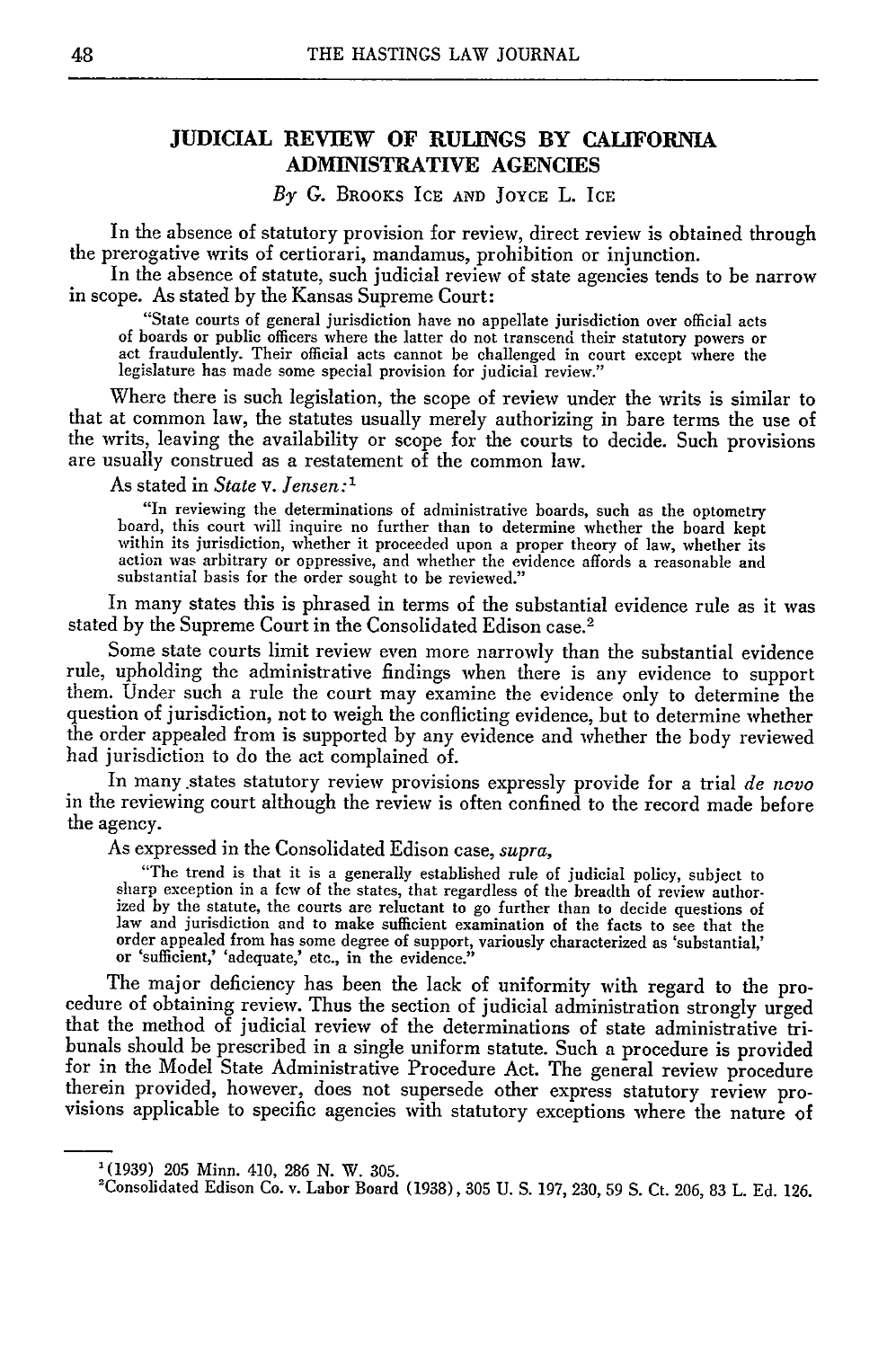particular agencies require them. This type of uniform procedure has been adopted in the states which have adopted statutes comparable to the Federal and Model State Administrative Procedure Acts. However, such statutes have been adopted in only a small minority of the states. Under such statutes, a uniform and simple mode of obtaining review is thus set up with regard to the administrative process as a whole within the state.

In California, there has been an evolutionary and sweeping change in the process of judicial review of administrative agencies.

In this state, as elsewhere, the most used writ had been that of certiorari, chiefly for the reason that it is error of law or fact that is most frequently alleged by aggrieved persons rather than judicial usurpation or refusal to act.

In 1936, in the case of *Standard Oil Company v. State Board of Equalization,8 a* new doctrine was asserted and contrary to prior authority. A writ of certiorari was sought in the California Supreme Court to review a determination of the State Board of Equalization. The court denied the writ, holding that certiorari was not the correct procedure to examine the decisions of statewide administrative agencies. The court held that acts of state agencies are neither judicial nor quasi judicial, by what it held to be the proper interpretation of the separation of powers clause of the California Constitution, article III, paragraph 1.4

"Article VI, paragraph I, gave no such power directly to state agencies, nor did it give to the legislature power to create state agencies with judicial powers. Hence, the decisions of state agencies could not be reviewed **by** certiorari because that writ extended only to review of judicial decisions."<sup>4</sup> The court held that certiorari could no longer be used to obtain the review of a decision of any administrative agency operating statewide.

In 1937 a similar decision was rendered in regard to the writ of prohibition.<sup>5</sup> It was held that these common-law writs could be used only to review or control inferior courts and no court could issue them to review or control state administrative agencies of statewide operation. The court held that these decisions applied only to boards of statewide jurisdiction, saying that local administrative boards and agencies could be regarded as genuine courts and these writs could still be used with respect to them.

The legal profession was in a quandry as the most used writs could no longer be applied.

The court began intimating in 1937 and in 1939 that the Legislature might come to the rescue and furthermore that all the Legislature could do in regard to this was to provide original proceedings in the Superior Court to give complete retrial-a trial *de novo.6* But such action was not forthcoming.

**.**Lawyers now turned to the writ of mandamus. In *Drummey* v. *State Board,7* it was held that when a board revokes a license, the licensee may apply to a Superior Court for a writ of mandamus to get a new decision on disputed issues of fact. It held that mandate was the only remedy available to those aggrieved by such administrative rulings. It was still not decided whether respondent was entitled to a trial *de novo* or merely an independent judgment on the facts. The Laisne case,<sup>8</sup> *infra*, temporarily

<sup>-(1936) 6</sup> **C.** 2d 557, 59 P. 2d 119.

<sup>&</sup>quot;'Certiorarified Mandamus," by Ralph Kleps, Stanford Law Review (Feb. 1950), 2 Stanford Law Review 285.

Whitten v. Calif. Board of Optometry (1937), 8 C. 2d 444, 65 P. 2d 1296.

**<sup>&#</sup>x27;15** So. Cal. Law Review, 391; McDonough v. Goodcell, 13 C. 2d 741, 91 P. 2d 1035.

<sup>&#</sup>x27;Drummey v. State Board of Funeral Directors (1939), 13 C. 2d 75, 87 P. 2d 848.

<sup>8(1942) 19</sup> C. 2d 831, 123 P. 2d 457.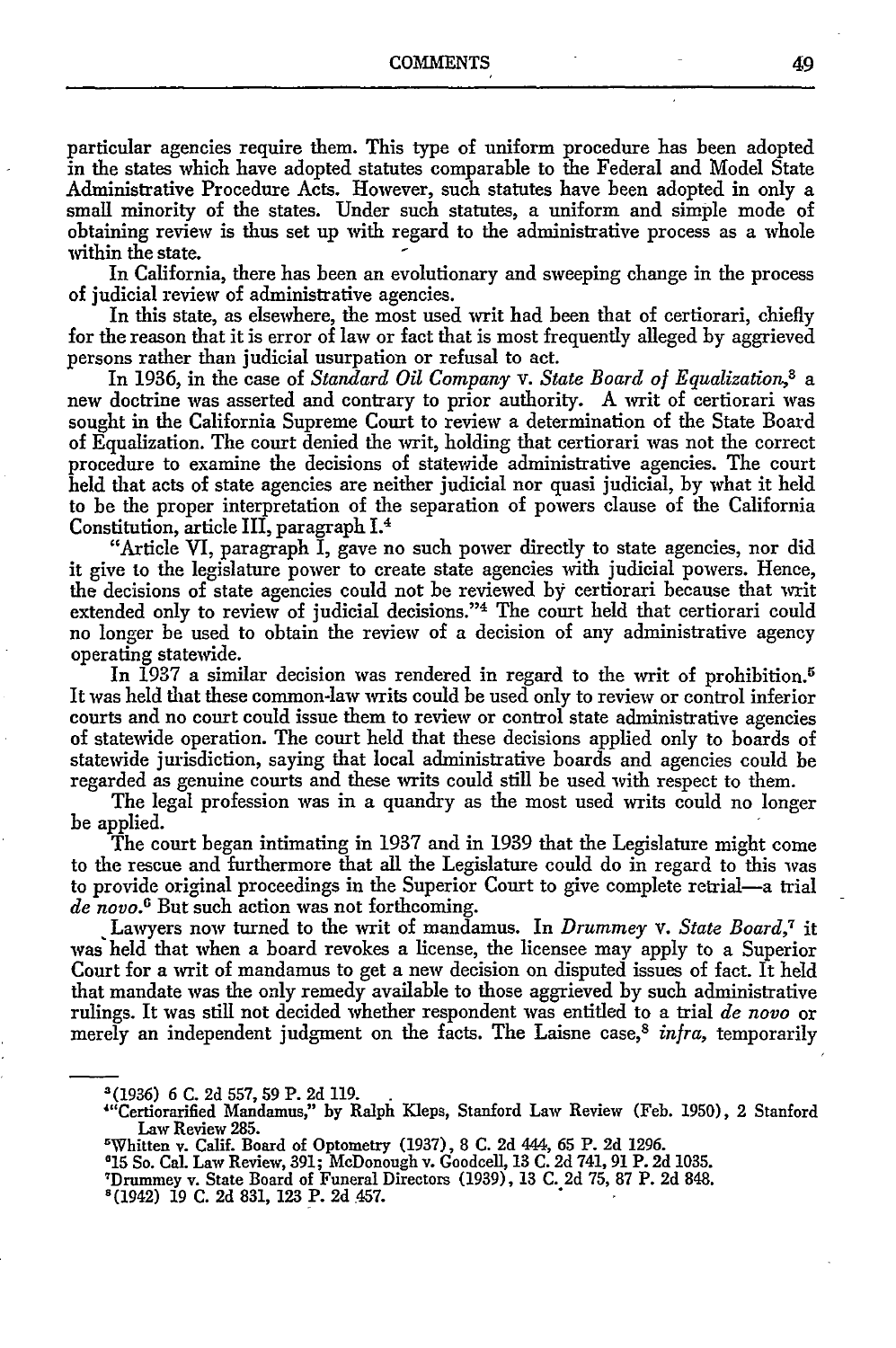settled that issue by holding that he was entitled to a trial *de novo.* In *Bodinson Manufacturing Company v. California Employment Commission.9* the court held that the commission's decision was erroneous as a matter of law and should be annulled. There was no dispute on the facts. Formerly such a writ would have been obtained by certiorari. The court said in effect that in the absence of any other remedy, mandamus must be made to serve the purpose. The opinion of Chief Justice Gibson pointed out that it would be highly improper for this court to substitute its opinion for that of an administrative agency on matters which were properly entrusted to the agency to decide. It thus appeared that under the writ of mandamus, the traditional powers of review were again coming to the fore.

The Laisne case<sup>8</sup> was now pending. It held that decisions of statewide administrative agencies would be retried *de novo* in the Superior Court the same as if no administrative hearing had ever been held. It held that without a trial *de novo* there would be an unconstitutional exercise of judicial power, and that statewide administrative bodies cannot exercise judicial powers and consequently cannot be empowered to make final determinations of questions of fact. It was thus held that certiorari, which was the writ used to review decisions of judicial bodies, was not an allowable means of review and that prohibition would not issue against such a body. The appropriate remedy was said to be mandamus.

These departures from traditional practices were greatly criticized in dissenting opinions. Professor McGovney wrote that the dissenting opinion of Chief Justice Gibson ranks with the ablest opinions to be found in the reports of any court.<sup>10</sup> In this dissenting opinion Justices Edmonds and Traynor concurred. The majority decision in this case left the legal profession in a state of confusion as to what administrative decisions would be reviewed and what would not.

Then began a series of judicial decisions which qualified the decision of the Laisne case, and clarified the issues to a great extent.

The trial *de novo* has been characterized as a qualified trial *de novo* in which the record of proceedings before the board is essential. In a mandamus proceeding to review the action of an administrative board, the evidence before the board is competent and should be considered with other evidence in the case. Also, the trial *de novo* is not unqualified or unlimited like that in appeal from a justice court,<sup>11</sup> although in a mandamus proceeding to review an order of a statewide administrative board, the trial court is authorized to exercise an independent judgment on the evidence.<sup>12</sup>

The trial *de novo* also was said not to be a matter of right but within the discretion of the reviewing court.<sup>13</sup>

The right to a trial *de novo* has been held inapplicable to proceedings where no vested right is affected by the board's order as where the aggrieved party is not a person whose existing professional or business license has been suspended or revoked, but is an unlicensed person whose application for a license has been denied.<sup>14, 15</sup>

Where upon an application for a permit to conduct a bail bond business, the evidence is conflicting, but there is sufficient factual basis for the conclusion of the insurance commissioner, it cannot be held that he acted arbitrarily or otherwise abused his discretionary power in denying the permit.<sup>14</sup>

- " 1Dare v. Board of Medical Examiners (1943), 21 C. 2d 790, 136 P. 2d 304. 1 <sup>2</sup> Moran v. Board of Medical Examiners (1948), 32 C. 2d 301, 137 P. 2d 425.
- 
- 
- <sup>13</sup>Sipper v. Urban (1943), 22 C. 2d 138, 137 P. 2d 425.<br>
<sup>14</sup>McDonough v. Goodcell (1939), 13 C. 2d 741, 91 P. 2d 1035.<br><sup>15</sup>McDonough v. Garrison (1945), 68 C. A. 2d 318, 330; 156 P. 2d 983.

 $\frac{1}{2}$ <br>en usage Co. Co. Co. v. Calif. Employment Co. 2041), 17 C. 2d 321, 325; 109 P. 2d 935. Boumson mig. Co. V. Cam. Employment C.<br>1915 So. Col. Law Review, 201 (June 1942).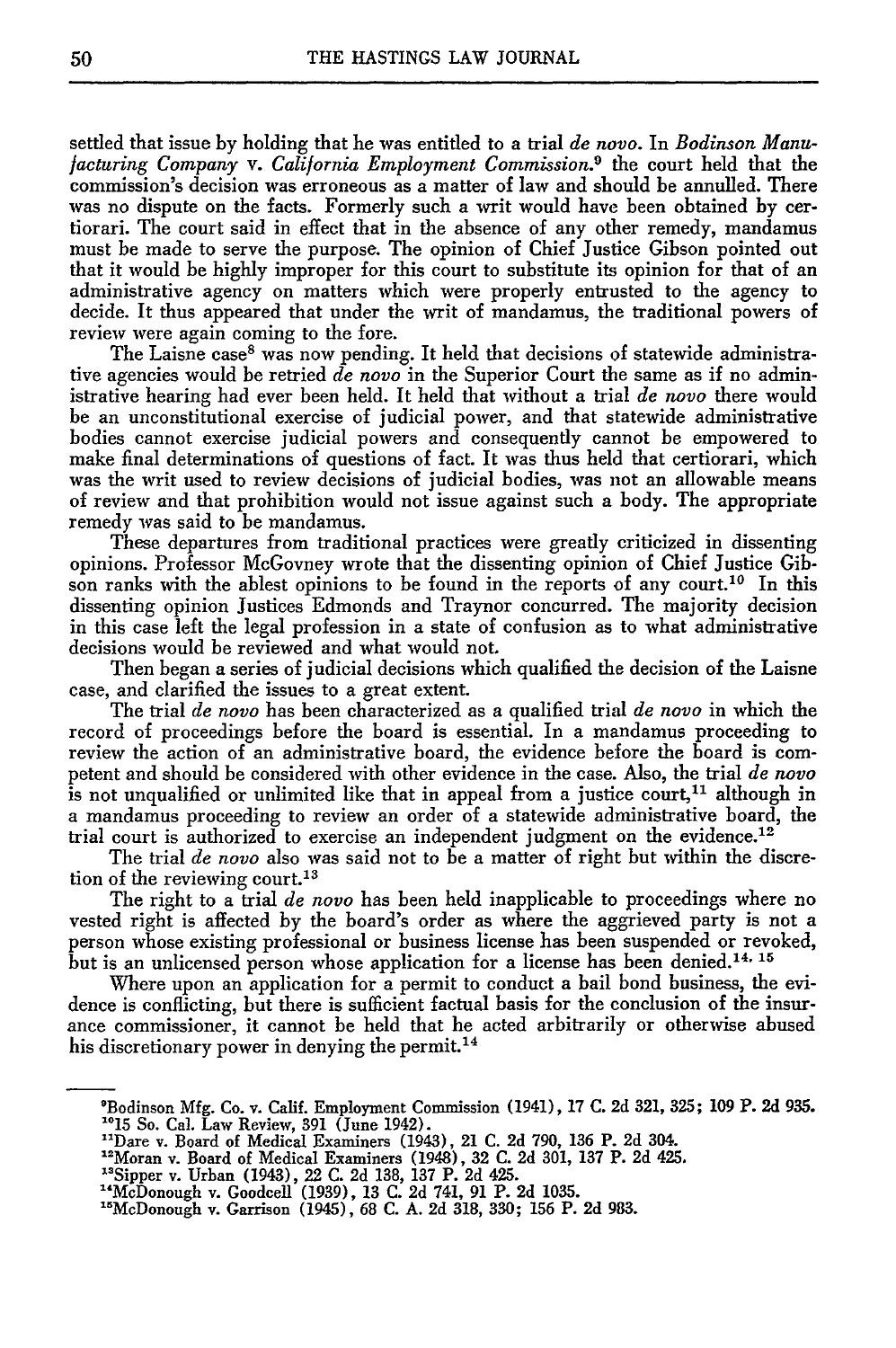COMMENTS 51

Either certiorari or mandamus may be used to review the determination of local administrative boards. Whichever writ is used, the scope of review is the same, and where such a board has failed to pass on a factual issue, the proper procedure is to refer the problem back to the board, it being error for the Superior Court to try the issue *de novo.* While the Superior Court in reviewing the determination of a statewide board may grant a qualified trial *de novo,* where such board has not acted, or has refused to grant a hearing, the court has no power to try *de novo* the factual issue, the determination of which is conferred on the board, but is limited to ordering the board to act if an abuse of discretion is shown to exist.16 ' **17, IS**

The above decisions, although clarifying the issues, still left some uncertainty as to the procedure.

In 1945, the Administrative Procedure Act was passed, which provides that judicial review may be had by filing a petition for a writ of mandate in accordance with the Code of Civil Procedure. <sup>19</sup>**<sup>20</sup>**

In 1945 the Legislature acted on the recommendation of the Judicial Council of California and enacted section 1094.5 of the Code of Civil Procedure. It provides that where the writ is issued for the purpose of inquiring into the validity of any final administrative order or decision the inquiry shall extend to the question of whether the respondent has proceeded without, or in excess of jurisdiction; whether there was a fair trial; and whether there was any prejudicial abuse of discretion. Abuse of discretion is established if the respondent has not proceeded in the manner required by law, if the order or decision is not supported by the findings, or if the findings are not supported by the evidence.

Where it is claimed that the findings are not supported by the evidence in cases in which the court is authorized **by** law to exercise its independent judgment on the evidence,, abuse of discretion is established if the court determines that the findings are not supported by the weight of the evidence; and in all other cases abuse of discretion is established if the court determines that the findings are not supported by substantial evidence in the light of the whole record.

Today in California, our Supreme Court has devised three separate procedures of review.<sup>21</sup>

1. Certiorari, or limited review if judicial functions are involved.

- 2. Mandamus, having the same limited review as certiorari, but available whether **-**or not judicial functions are involved.
- 3. Writ of mandamus requiring plenary review and allowing the lower court to reweigh the evidence presented to the administrative board, and under some conditions to receive new evidence.

Thus, certiorari or mandamus can be used in case of local boards or state agencies with less than statewide jurisdiction as such agencies are not subject to the decisions of the Standard Oil and Drummey cases. Such agencies are granted judicial functions on the grounds that local government units are not subject to the separation of powers clause of the Constitution.

<sup>19</sup>Govt. Code, section 11523.

<sup>&</sup>quot;Walker v. City of San Gabriel (1942), 20 C. 2d 879, **129** P. 2d 349. "'Ware v. Retirement Board (1944), **65** C. A. 2d 781, **151** P. 2d 549. " 8Grief v. Dullea, 66 C. A. 2d 986, **153** P. 2d 581.

<sup>&</sup>quot;Code Civ. Proc., section 1094.5.

<sup>&</sup>quot; Certiorarified Mandamus," by Ralph **N.** Kleps, loc. *cit.*